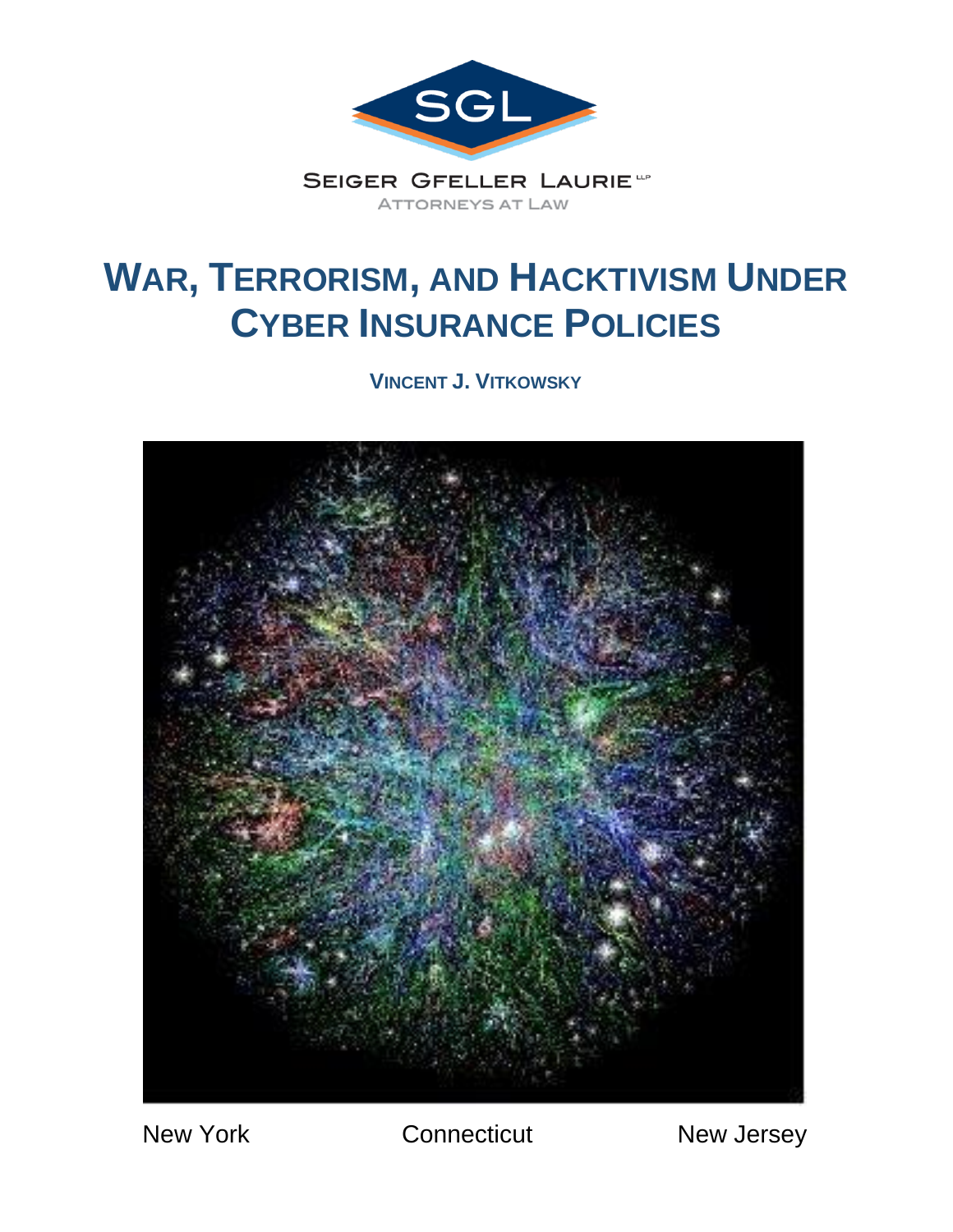### **WAR, TERRORISM, AND HACKTIVISM UNDER CYBER INSURANCE POLICIES**

### VINCENT J. VITKOWSKY

Cyberspace is the world's most dynamic domain, and cyber insurance is the industry's most dynamic product. So far, insurance has focused on losses from data breaches and network disruption. But as hackers move from information technology to operational technology, some insurers are starting to provide coverage for losses from cyber exploits resulting in bodily injury and property damage. All of these exposures can arise through activities by the full range of actors – from lone wolf teenage joyriders through highly organized national military units.

Most cyber insurance policies contain broad war exclusions. Some are silent on terrorism, others contain terrorism exclusions, and only a few affirmatively grant terrorism coverage. Most often, hacktivism is not addressed directly.

The application of war and terrorism exclusions and grants will depend on several factors. The first is the policy language, which will be construed in part by reference to existing case law. The second is the nature and effect of the exploit. Is it an act of war, terrorism, hacktivism, or something else? The third is the nature of the actor. Is it a nation state, an organized nonstate entity, a loose collective, or an individual? What is its relationship with a nation state? What is its purpose and intent? Blurred lines will create challenging issues.

### **Policy Language**

Cyber insurance policies do not have uniform wordings. Some policies use standard exclusions developed for traditional lines of business. Others are bespoke.

Some of the terms appearing in war exclusions include the following:

- war
- hostilities or warlike operations (whether declared or not)
- military operations
- military uprising [sometimes, rising]
- military or usurped power
- damage to property by or under the order of any government
- acts of foreign enemies
- political disturbance
- popular uprising
- insurrection
- rebellion
- revolution
- any action taken to hinder or defend against these events, [or alternatively]
- action in hindering or defending against an actual or expected attack by any government, sovereign or other authority using military personnel or other agents.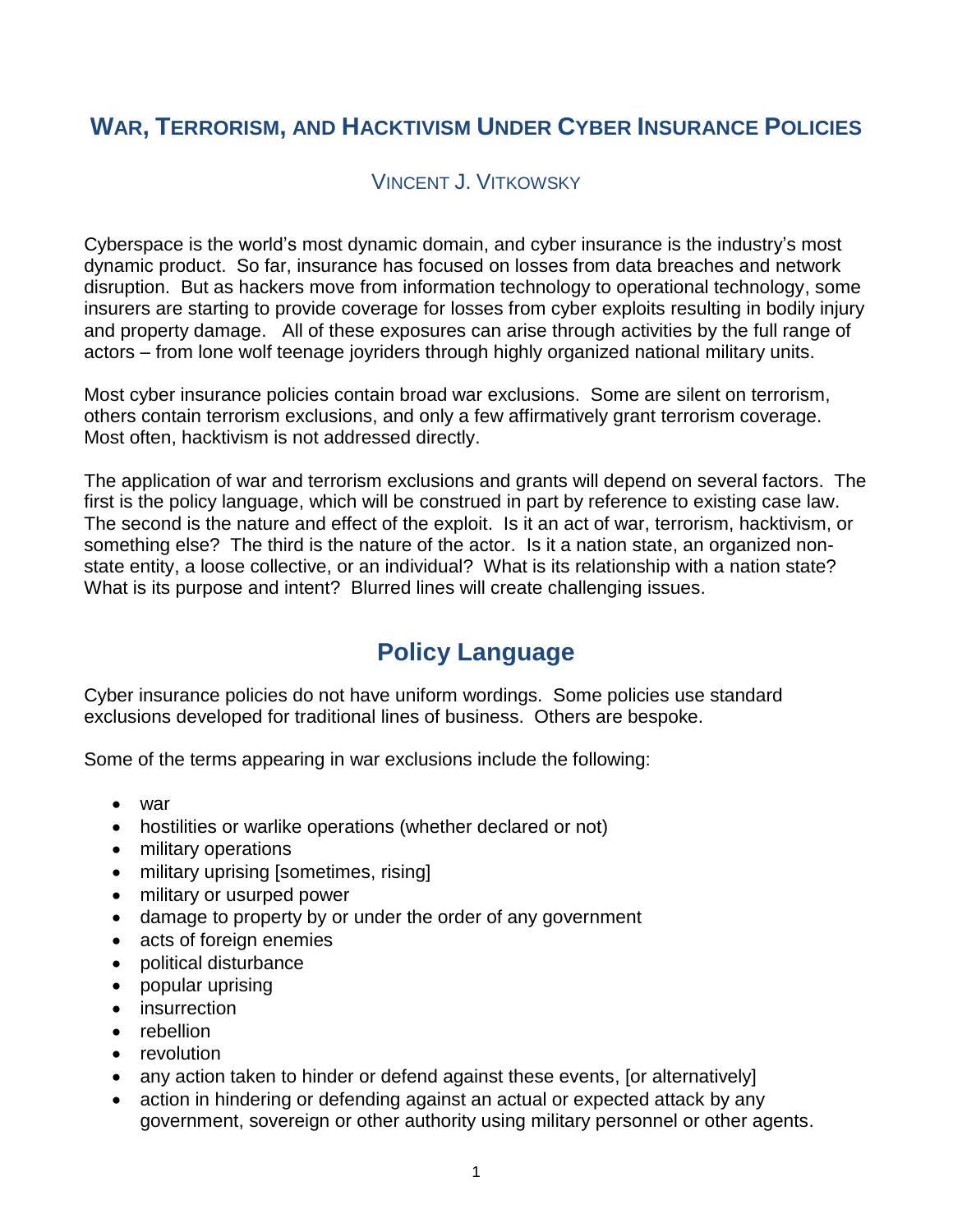Terrorism exclusions are often structured along the following lines:

- an act of any person or group of persons
- whether acting alone or on behalf of or in connection with any organization or government
- committed for political, religious, ideological or similar purpose
- including the intention to influence any government
- or to put the public, or any section of the public, in fear.

## **The Case Law**

The interpretation of policy language is a matter of state insurance contract law. This means there is no single answer to any question. Different facts, analytical approaches, and judges produce different results.

Even so, the starting point will be the existing cases construing war exclusions. They make distinctions among the types of actors who might fall within them. Distilled to their essence, the existing cases provide a few potentially useful principles, not all of which are consistent.

The leading case is *Pan American World Airways Inc. v Aetna Casualty and Surety Co.* It involved the hijacking and destruction of a jet airplane by the terrorist organization known as the Popular Front for the Liberation of Palestine, a PLO affiliate. The case arose in the influential Second Circuit, and the Court applied New York law. Among its key holdings is that to qualify as "war," or as the exercise of "military or usurped power," an act must be performed by a sovereign or an organization having sufficient indicia of sovereignty to be at least a de facto government.<sup>1</sup>

Another leading case held that both sides involved in a conflict must be sovereigns.<sup>2</sup>

However, another court applied Delaware law to apply a war exclusion clause to acts of looters who were "enabled by the military hostilities between Panama and the U.S." It found the looters were agents of the Panamanian government, but in *dicta* suggested that this agency was not essential to triggering the exclusion. $3$ 

Mere financial support from a government to a terrorist organization does not bestow sovereign or quasi-sovereign status on the terrorists.<sup>4</sup>

However, the *Pan American* court noted that the PFLP had never acted on behalf of a recognized government. This suggests that if it had such an agency relationship, there might have been sufficient indicia of quasi-sovereignty to trigger the war exclusion.

 $1\,$  505 F. 2d 989, 1006 (2<sup>nd</sup> Cir. 1974).

<sup>2</sup> *Holiday Inns Inc. v Aetna Insurance Co.,* 571 F. Supp 1460, (S.D.N.Y. 1983) (involving fighting among three factions in Lebanon).

<sup>3</sup> *TTR/FTC Communications Inc. v Insurance Company of the State of Pennsylvania*, 847 F. Supp 289 (D.Del 1993).

<sup>4</sup> *Pan American*, 505 F.2d at 1014.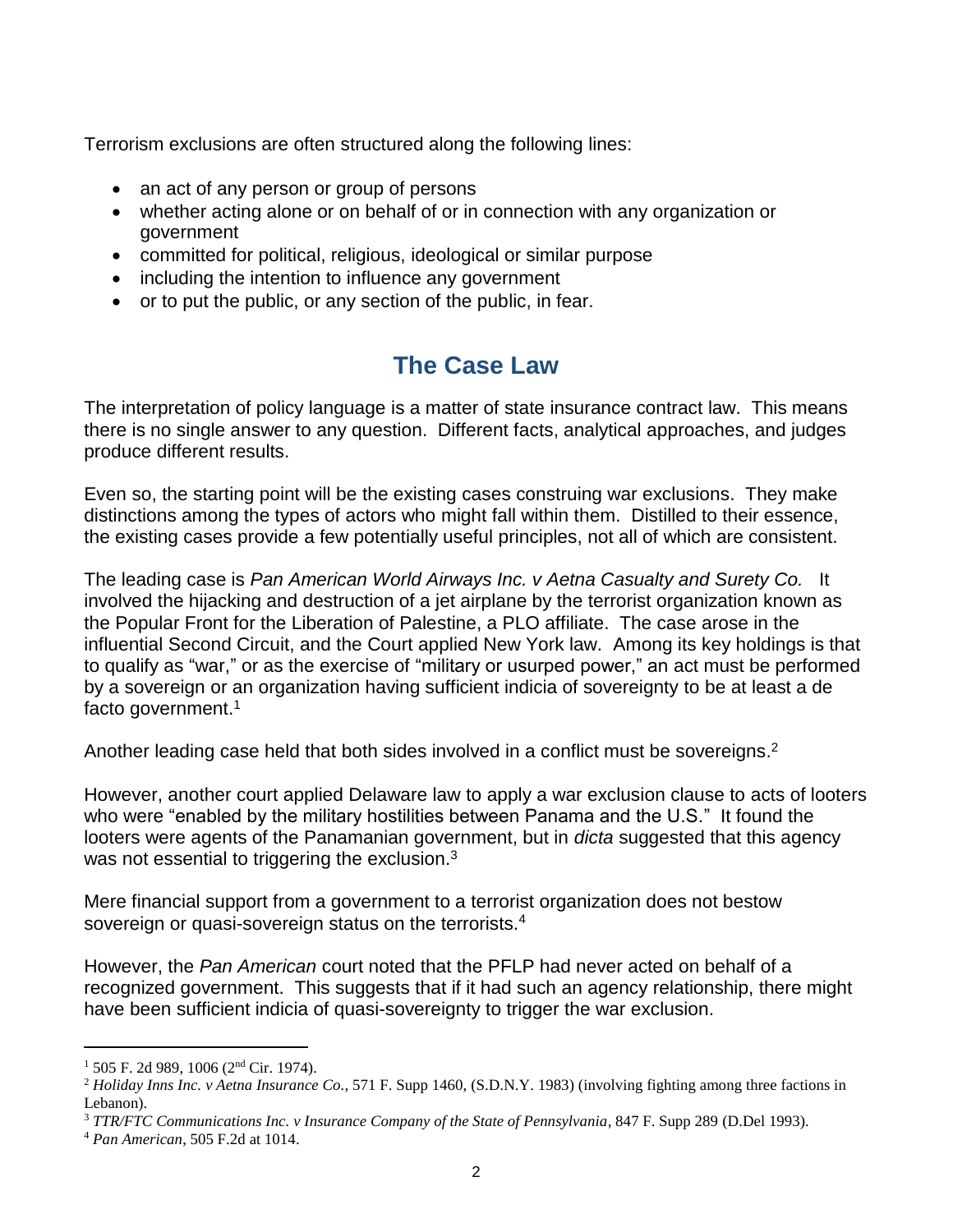A single individual may engage in an "act of war" if performed "under orders of a commanding officer and sanctioned by a recognized government."<sup>5</sup>

"Insurrection" requires that a group engage in hostilities with the intent to overthrow a government. *Pan American*, 505 F. 2d at 1017-18.

"Hostilities" are construed more broadly than "war." They include operations that are "either offensive, defensive, or protective", and the weapon used need not be in itself capable of inflicting harm.<sup>6</sup>

### **The Nature and Effect of the Exploit**

#### **War**

l

Under international law, "war" typically entails a use of armed force that would warrant the use of armed force in response. This is analyzed under a conceptual framework known variously as "The Law of Armed Conflict" ("LOAC"), "International Humanitarian Law", or colloquially, "War Law". This law is only partially codified. The United Nations Charter (which is in essence a treaty among nations) provides some guidance. Article 2(4) generally prohibits the "threat or use of force against the territorial integrity or political independence of any state." But Article 51 preserves the "inherent right of individual or collective self-defense if an armed attack occurs". This "inherent right" includes the rules of "customary international law," which consists of generally accepted law as demonstrated by the actual conduct of nations, and the statements they make.<sup>7</sup>

The United States Government ("USG") has expressed its views in so-called "canonical law" through speeches by senior officials in the Obama Administration. On September 18, 2012, Harold Koh, Legal Advisor to the US State Department, gave a speech entitled *International Law in Cyberspace*. He said, in essence, that the USG position is that the principles of the LOAC apply in cyberspace. Specifically, cyber exploits may sometimes constitute the use of force within the meaning of Article 2(4) of the UN Charter if "the direct physical injury and property damage resulting from the cyber event looks like that which would be considered a use of force if produced by kinetic weapons." ("Kinetic weapons" means, in essence, bullets, bombs, and other traditional implements of war.) He went on to say that "cyber activities that proximately result in death, injury, or significant destruction would likely be viewed as a use of force." The Article 51 right of self-defense "may be triggered by computer network activities that amount to an armed attack or imminent threat thereof".<sup>8</sup>

<sup>5</sup> *Thomas v. Metro. Life Ins. Co.,* 131 A.2d 600, 606 (Pa. 1957).

<sup>&</sup>lt;sup>6</sup> Int'l Dairy Eng'g Co. v. Am. Home Assurance Co., 352 F. Supp 827, 829, aff'd 474 F.2d 1242 (9<sup>th</sup> Cir, 1973).

<sup>7</sup> More detail on the application of this conceptual framework can be found in Vincent J. Vitkowsky, *Remarks on Customary International Law and the Use of Force Against Terrorists and Rogue State Collaborators*, ILSA Journal of International & Comparative Law, Vol. 13.2 (2007): p. 371.

<sup>8</sup> The entire speech can be found a[t http://opiniojuris.org/2012/09/19/harold-koh-on-international-law-in-cyberspace.](http://opiniojuris.org/2012/09/19/harold-koh-on-international-law-in-cyberspace)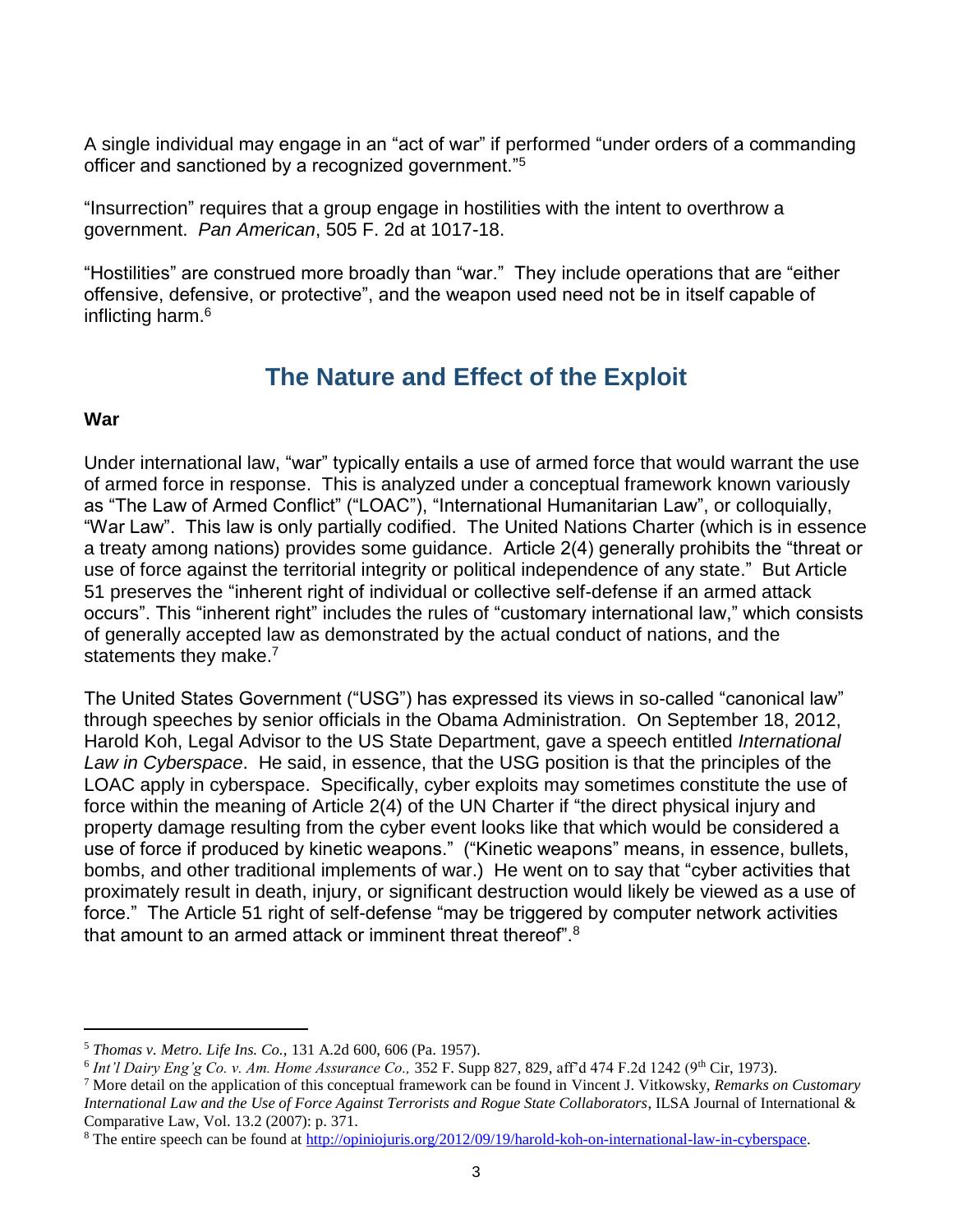A few weeks after Koh's speech, Secretary of Defense Leon Panetta also addressed cyber doctrine in an October 11, 2012 speech. He warned that aggressor nations or extremist groups could use cyber tools to create a "Cyber-Pearl Harbor" that would cause physical destruction and the loss of life. He said that the US has the capacity to detect an imminent threat of attack, and the "capability to conduct effective operations to counter threats." That is, the US has the capacity to take preemptive action against a threat. This concept is known as "active defense."<sup>9</sup>

Under this framework, the Pentagon has been developing rules of engagement for military operations in cyberspace. NATO also has undertaken a similar process, through a group of international law practitioners and scholars who have a produced document called *The Tallin Manual on International Law Applicable to Cyber Warfare*. That Manual concludes that Stuxnet, which is understood to be a joint U.S.-Israeli cyber exploit that successfully sabotaged Iranian nuclear reactors, constituted an "act of force" and was likely illegal under international law.<sup>10</sup>

However, as noted, international law develops through the conduct and responses of nations. As a result, like everything else involving cyberspace, the application of cyberwar concepts and doctrines will be subject to considerable evolution and refinement over time.

Moreover, there is a credible counter-argument against the basic premise that the LOAC should apply to cyber exploits. Some scholars argue that the very essence of the LOAC is that nations should use proportionality and distinction in responding to an armed attack or an imminent threat. That is, force should be met by proportional measures of force, and care should be taken to avoid unnecessary collateral damage to civilians. Yet given the nature of cyber exploits, it is currently impossible to apply these principles. Once a cyber exploit is launched, there is no way to keep it from going "into the wild," *i.e.,* from moving beyond the intended targets to other networks, including civilian networks. Under this analysis, an entirely new framework would need to be developed.<sup>11</sup>

Nonetheless, under current USG doctrine, a cyberattack resulting in extensive bodily injury or physical damage, if launched by a nation-state, could be deemed an act of war. It seems clear that straightforward cyberespionage would not. Similarly, a denial of service attack would not likely be seen as an act of war. Nor would the destruction of data in networks. Questions could be raised about attacks that disable computers.

The conceptual flaw in this doctrine, of course, is that huge financial losses could occur even in the absence of direct physical effects. Recall that one false tweet from an AP account caused a \$90 billion loss in the U.S. stock market.<sup>12</sup> Imagine the chaos coming from a computer bug

<sup>9</sup> The entire speech can be found at http://www.defense.gov/transcripts/transcript.aspx?transcriptid=5136.

<sup>&</sup>lt;sup>10</sup> Shaun Waterman, *U.S.-Israeli cyberattack was an 'act of force,' NATO study found*, The Washington Times, March 24, 2013. This conclusion highlights an important aspect of international law. There is often a gap between what scholars believe and what political leaders do.

<sup>11</sup> Stephen L. Carter, *The World's Most Dangerous Software,* http://www.bloombergview.com/articles/2014-02-13/the-worlds-most-dangerous-software.

<sup>12</sup> htpps://www.telegraph.co.uk/finance/markets/10013768/Bogus-AP-tweet-about-explosion-at-the-white-house-wipesbillions-off-US-markets.html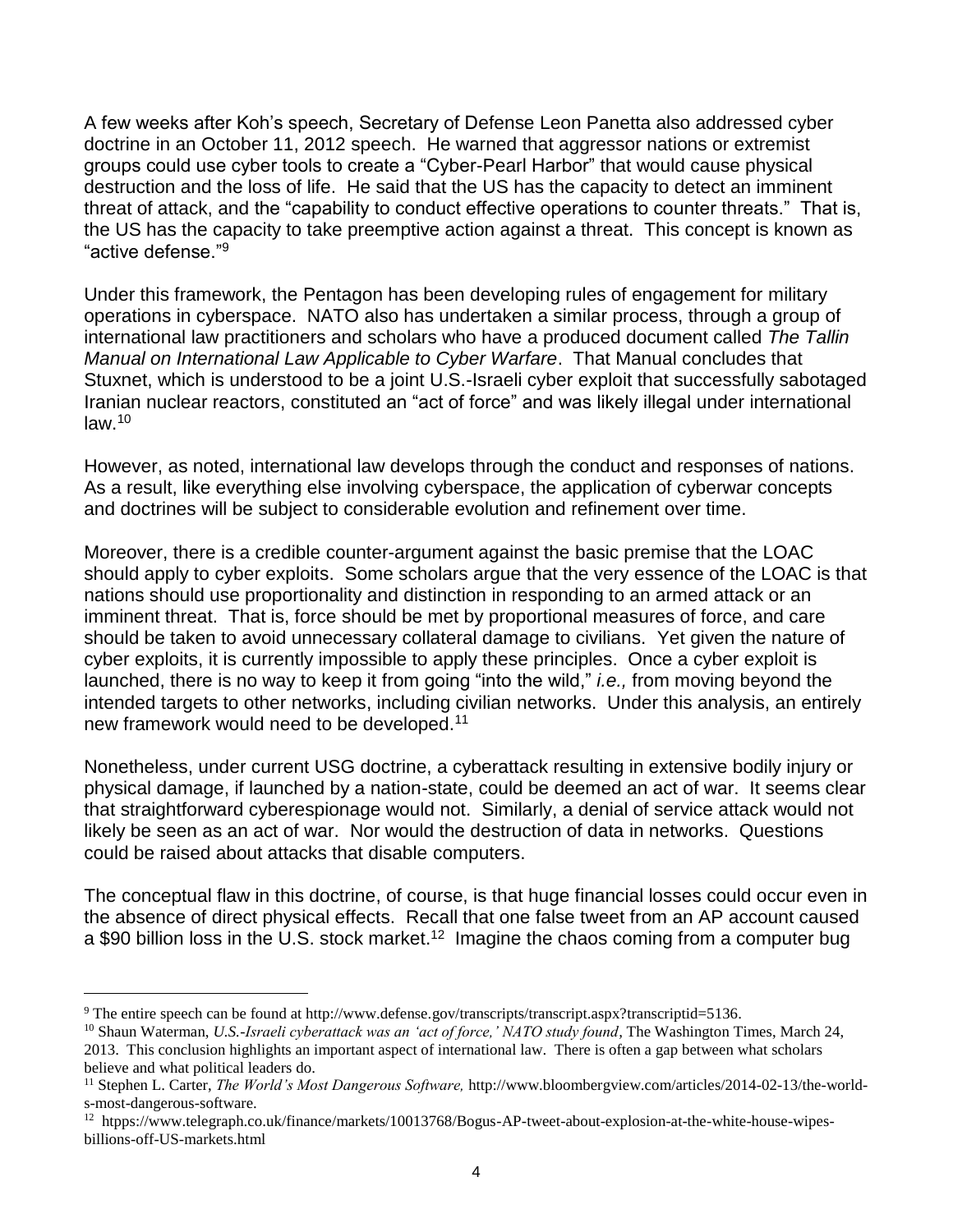that corrupted the records of a major stock exchange. The systemic shocks to the financial sector could be uniquely destructive.

#### **Terrorism**

There are various definitions of terrorism, but for insurance purposes, a key definition is contained in the Terrorism Risk Insurance Act ("TRIA") and its successor statutes, currently the Terrorism Risk Insurance Program Reauthorization Act ("TRIPRA"). That definition has two components. The first focuses on the effect of the act. It defines "act of terrorism" as an act that is dangerous to human life, property or infrastructure and results in damage within the US (or on a US flag vessel, aircraft or mission). The second component is intent. The act must be "committed by an individual or individuals acting on behalf of any foreign person or foreign interest, as part of an effort to coerce the civilian population of the United States or to influence the policy or affect the conduct of the [USG] by coercion".<sup>13</sup> These are consistent with the essential terms used in many terrorism exclusions.<sup>14</sup>

Also, statutes such as the Anti-Terrorism Act define international terrorism to include providing material support or resources, including money, to terrorists.<sup>15</sup> They are of potential interest because cyber activities have been used to finance terrorist attacks. The Congressional Research Service has cited to press reports that the 2002 terrorist bombings in Bali were partially financed through online credit card fraud.<sup>16</sup> Similarly, it is believed that the Mumbai terrorist attacks were funded by an unidentified hacking group in Saudi Arabia.<sup>17</sup>

#### **Hacktivism**

Hacktivism is a recent development. It is generally understood to be hacking to promote social and political causes -- that is, hacking as a tool of activism. A favorite cause for hacktivists is "free speech," although as one commentator has observed, "the irony of shutting down websites you don't agree with in the name of free speech and transparency seems to be lost on many of them." 18

Most often, hacktivists use non-violent techniques such as website defacement and denial of service attacks. But some hacktivist exploits have involved acquiring personal information, or other forms of cybercrime.

Sometimes hacktivists try to insert themselves into armed conflict. For example, members of Anonymous stated an intention to launch cyberattacks at nations they assert fund or arm the

<sup>13</sup> 31 CFR 50.5(b).

<sup>&</sup>lt;sup>14</sup> It is unclear whether the insurance backstop provisions of TRIPRA would apply to a catastrophic cyber attack by terrorists. In theory they could, if the attack were to be certified by the requisite Cabinet officials. There have been calls to clarify this in any 2014 legislative renewal of TRIPRA, although they have not been heeded as of the date of this paper. <sup>15</sup> 18 USC 2339A.

<sup>16</sup> Catherine A. Theohary and John Rollins, *Terrorist Use of the Internet: Information Operations in Cyberspace,* CRS Report for Congress, March 8, 2011.

<sup>17</sup> Matthew J. Schwartz, *AT&T Hackers Have Terrorism Ties, Police Say,* Information Week, November 28, 2011.

<sup>18</sup> Nate Anderson, *Who Was That Masked Man?,* Foreign Policy, January 31, 2012.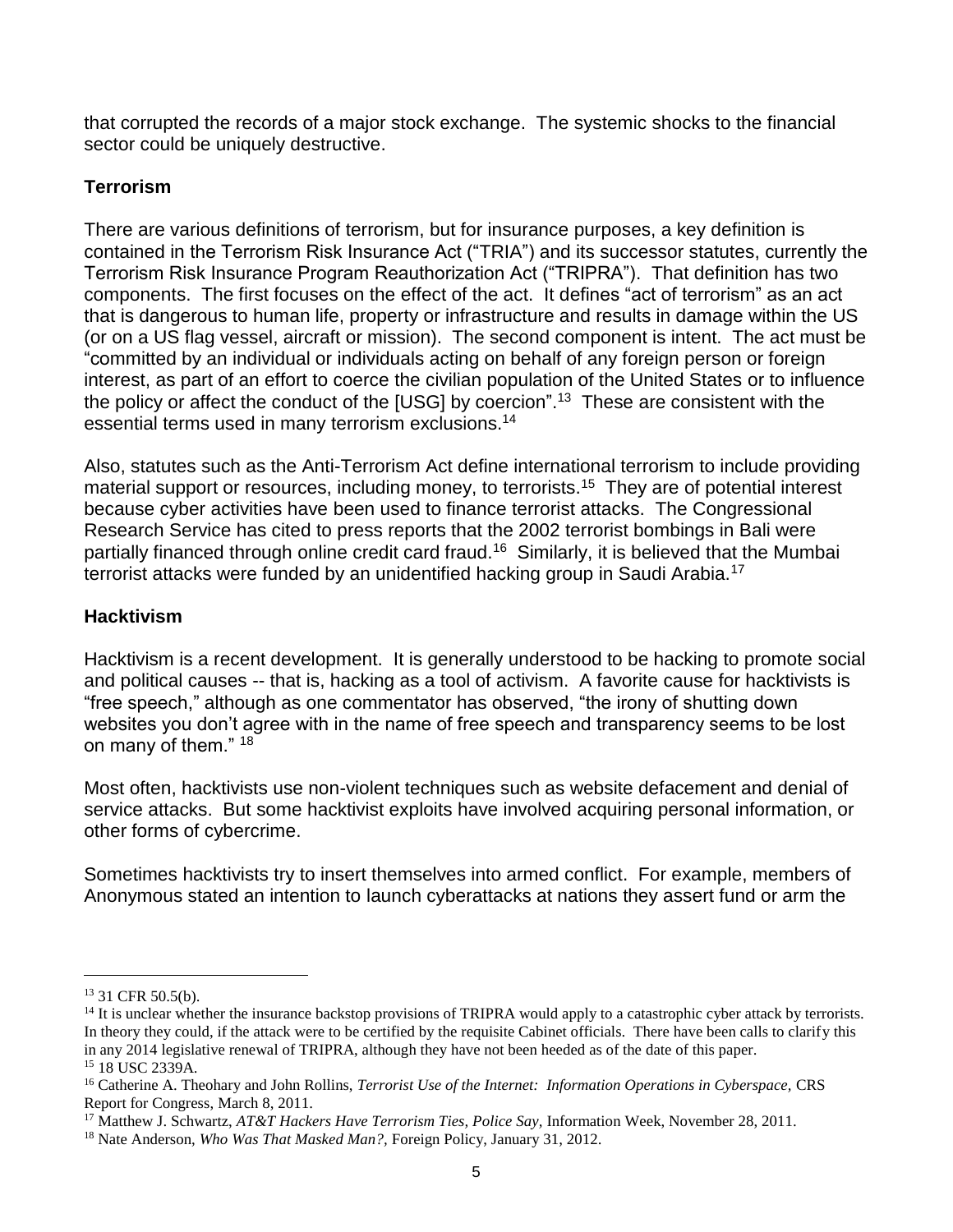radical Islamic terror group known as the Islamic State in Iraq and Syria ("ISIS"), including Turkey, Saudi Arabia and Qatar.<sup>19</sup>

In terms of ends if not means, hacktivism is similar to terrorism, because its purpose is to attempt to influence public policy. This is likely to lead to some thorny interpretive issues.

### **The Nature of the Actor**

The nature of the acts and their treatment under policy language will often depend on the identity, character, and intentions of the actor.

One of the historical challenges in cybersecurity has been "attribution," which means accurately identifying the source of a cyber exploit. Within the last few years, this challenge, though still substantial, has become less formidable. Given sufficient time and resources, proper attribution can be made. Secretary Panetta was clear about this in his October 11, 2012 address.<sup>20</sup>

Once the actor is identified, the analysis can become especially interesting. A review of some current actors shows why.

**The Ajax Security Team.** According the cybersecurity firm FireEye, this is the principal Iranian hacking group. Its exploits show a level of sophistication suggesting the involvement of a nation, but its precise links to the Iranian government are not in the public record. In addition to conducting espionage and infecting US computers with malware, it is believed to have been involved in online credit card fraud.<sup>21</sup>

**Cyber Fighters of Izz ad-Din al-Qassam.** This group claimed credit for the concentrated attacks on American banks in late 2012 and early 2013, purporting to be acting in protest of anti-Islam videos. Although there is some suggestion it is associated with Hamas, American intelligence officials believe it was actually a cover for the Iranian government, acting in retaliation for economic sanctions and cyberattacks by the US.<sup>22</sup>

**The Syrian Electronic Army.** This self-proclaimed virtual army purports to act on behalf of Syria, but its exact relationship to the Syrian government is not in the public record. So far has limited its activities to attacks on websites.

**Nightmare**. This group of pro-Palestinian cyberattackers has ties to a hacker named oxOmar, who posted the details of more than 20,000 Israeli credit cards. $^{23}$ 

<sup>19</sup> Jasper Hamill, *Anonymous Hacktivists Prepare For Strike Against ISIS 'Supporters',*

[http://www.forbes.com/sites/jasperhamill/2014/06/27/anonymous-hacktivists-prepare-for-strike-against-isis-supporters/.](http://www.forbes.com/sites/jasperhamill/2014/06/27/anonymous-hactivists-prepare-for-strike-against-isis-supporters/) 20 See fn. 9, *supra*.

<sup>&</sup>lt;sup>21</sup> [http://www.fireeye.com/resources/pdfs/fireeye-operation-saffron-rose.pdf.](http://www.fireeye.com/resources/pdfs/fireeye-operation-saffron-rose.pdf)

<sup>22</sup> Nicole Perlroth and Quentin Hardy, *Bank Hacking Was the Work* of *Iranians, Officials Say*, The New York Times, January 8, 2013.

<sup>23</sup> Isabel Kershner, *2 Israeli Web Sites Crippled as Cyberwar Escalates,* The New York Times, January 16, 2012.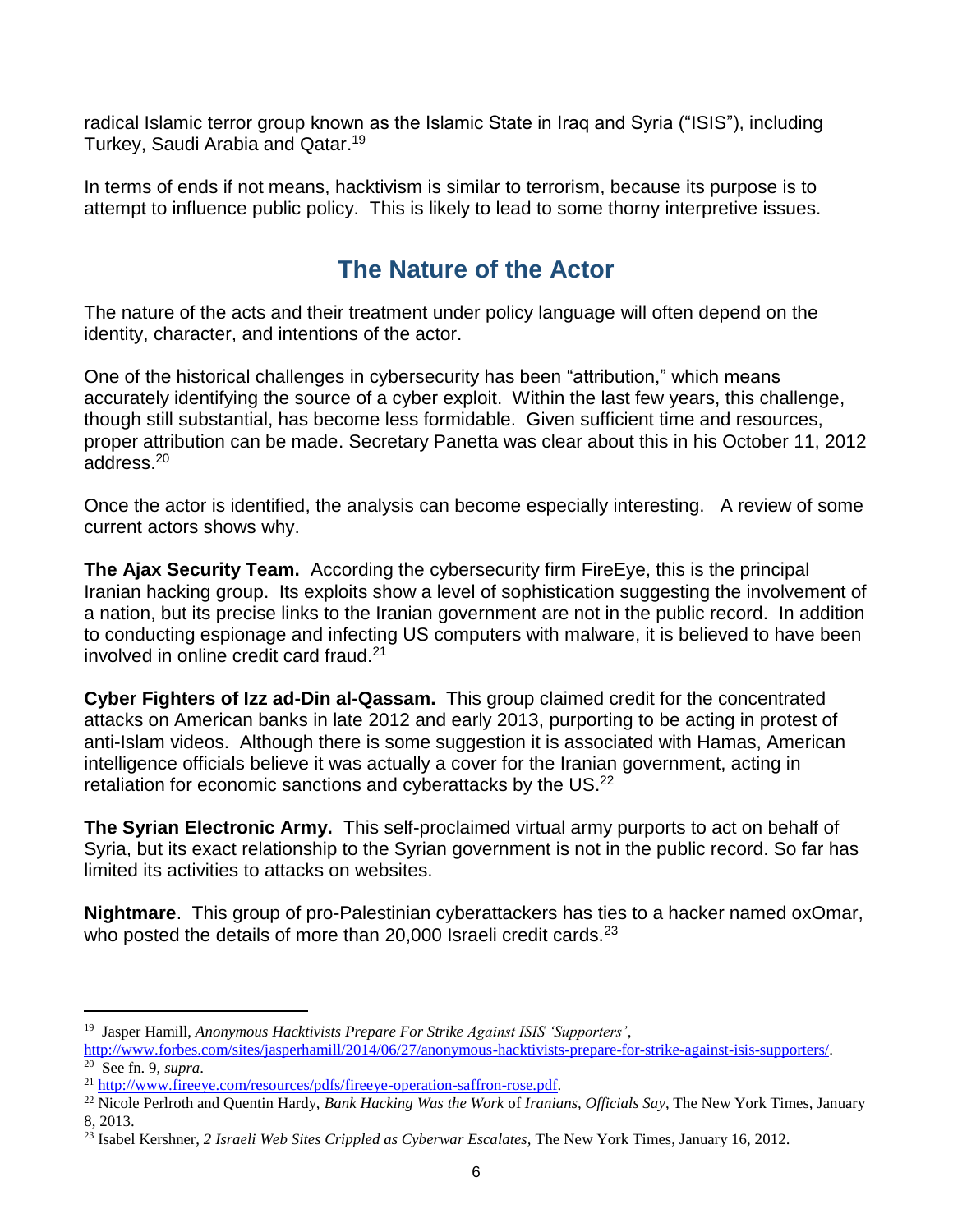**People's Liberation Army Unit 61398**. This is the official branch of the Chinese Army linked to extensive industrial cyberespionage directed at US companies.<sup>24</sup>

**UglyGorilla.** This is a hacker based in China who is believed to be a member of PLA Unit 61398, conducting freelance cyber surveillance on US utilities in his off-duty hours.<sup>25</sup>

**Freelancers/moonlighters.** It is believed that hackers within the Russian and Chinese military also engage in traditional data breach cybercrimes, and will provide their services to others for a price.

**Miscellaneous Hacktivist Groups**. These include groups like Anonymous, LulzSec, Cult of the Dead Cow, and countless others. Their means and motivations vary. Certainly at least some members of some groups support the overthrow of the established order, including governments, and view their activities as insurrection.

### **General Observations**

For the immediate future, only a few states have or could likely obtain the capacity to launch an attack that would have the necessary physical effects to be considered an armed attack under current USG doctrine. Israel, the United Kingdom and France are allies, and China has too much of a stake in the US economy to intentionally wreak havoc on it. Over the long course of the Cold War, the Soviet Union was a consummately rational actor, and Russia shares the same essential ethos. The only other states with the capacity, or likely to obtain the capacity in the near term, are Iran and Syria. They seem likely to act covertly and indirectly, through sponsorship of terrorist groups or hacker collectives.

Terrorist organizations acting on their own do not seem to have the current capacity to launch a cyber exploit with direct physical effects, but certainly the desire to do so exists. And in fact, there is a general understanding within the national security community that within a few years, terrorists may be able to conduct a high-impact attack with either physical or financial consequences.<sup>26</sup>

Lesser attacks, such as the theft of personal information or supply chain disruption, are already possible. Many cyber tools, and considerable cyber talent, are available for purchase in the so-called "Dark Market". As just a single example, one group of 6 to 10 hackers, known as Icefog, has been reported to specialize in selling tailor made attacks on supply chains.<sup>27</sup>

<sup>&</sup>lt;sup>24</sup> This was revealed by the cybersecurity firm Mandiant, in its report: http://intelreport.mandiant.com.

<sup>25</sup> Michael Riley and Jordan Robertson, *UglyGorilla Hack of U.S. Utility Exposes Cyberwar Threat,* http://www.

Bloomberg.com/news/print/2014-06-13/uglygorilla-hack-of-u-s-utility-exposes-cyberwar-threat.html

<sup>26</sup> *See, e.g.,* Combating Terrorism Center at West Point, Christopher Heffelfinger, *The Risks Posed by Jihadist Hackers,* July 23, 2013, http://www.ctc.usma.edu/posts/the-risks-posed-by-jihadist-hackers.

<sup>27</sup> Thomas M. Chen, *Cyberterrorism After Stuxnet,* U.S. Army War College Strategic Studies Institute, June 2014.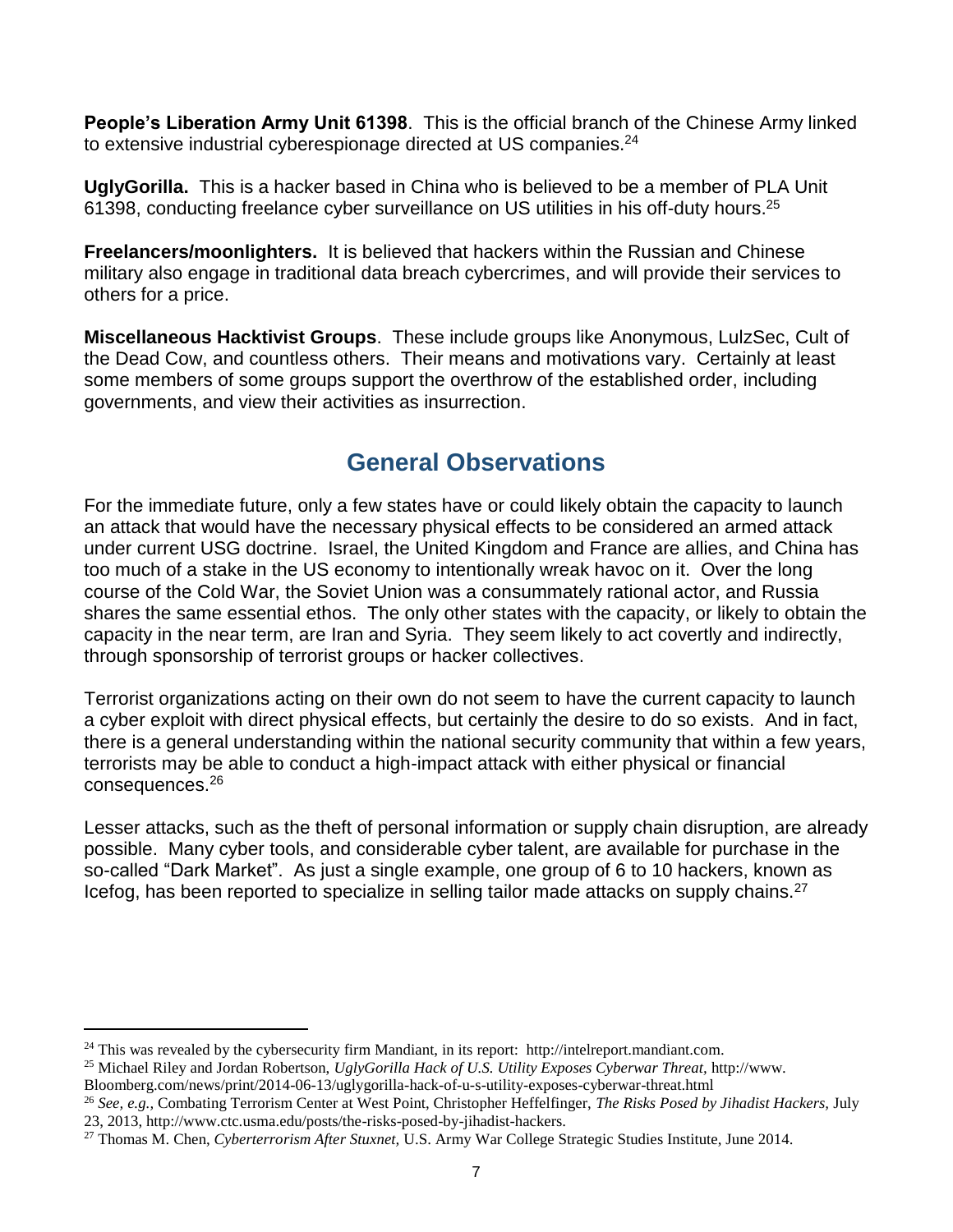### **How Will the Language Apply?**

As this discussion makes clear, it will be difficult to determine definitively whether a given cyber exploit fits into various terms in war and terrorism provisions, such as "military or usurped power," "acts of foreign enemies," "insurrection," "political disturbance," and "ideological or similar purpose," just to name a few.

Similarly, if a nation-state engages in active defense (*i.e.,* a preemptive attack) in anticipation of an attack, will that constitute "an act taken to hinder or defend" against an attack? What will be the effect on the losses of innocent victims suffering collateral damage?

As a not-entirely-hypothetical thought exercise, it is interesting to consider the following scenarios.

Personal information of two million customers of a large retailer is revealed online. A hacktivist collective claims credit and says that it has customer information from five more retailers. Unless the USG allows Edward Snowden back into the US with a promise not to prosecute, it will reveal the rest. The USG does not comply, and the data is made available.

Same scenario, except the act is to disable medical devices in hospitals throughout the country, resulting in deaths.

The USG learns that the Syrian Electronic Army is planning to try to shut down the New York Stock Exchange. It preempts the attack by inserting a malicious code into the hostile computers. The malicious code inadvertently spreads to private commercial computers of Western banks in Dubai, rendering them permanently inoperable.

Cyber Fighters of Izz ad-Din al-Qassam effectuates a series of fraudulent wire transfers from US banks to protest US assistance in developing and maintaining Israel's Iron Dome technology.

Nightmare engages in data breaches, sells the information and gives the proceeds to ISIS. In response, a hacktivist group steals and releases data from the US branches of banks in Turkey and Quatar, countries they assert are funding Nightmare.

A cyberattack on a communication network or emergency system greatly exacerbates the death and destruction from a traditional physical terrorist attack.<sup>28</sup>

<sup>28</sup> This possibility is suggested by Chen, *supra,* at 25.